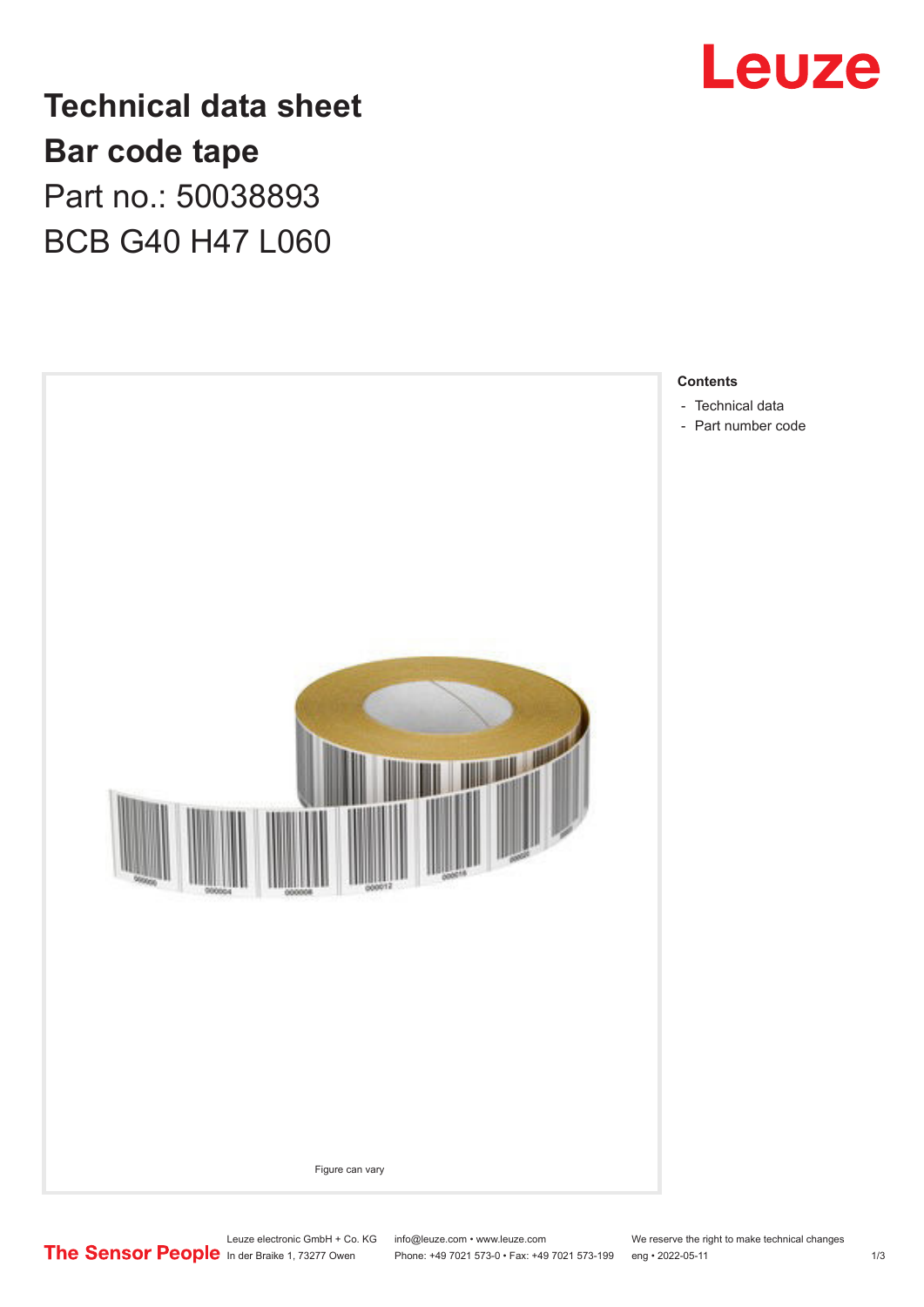**Dimension (H x L)** 47 mm x 60,000 mm

**Mechanical properties** Moisture resistant

Adhesive **Adhesive** Acrylate adhesive **Strength of adhesive** 0.1 mm **Manufacturing process** Filmsetting

**Grid dimension** 40 mm

**Chemical resistance (at 23 °C over 24** 

## <span id="page-1-0"></span>**Technical data**

# Leuze

#### **Basic data**

| Suitable for |
|--------------|
|--------------|

**Mechanical data**

BPS 300i series bar code positioning system

Partly chemical resistant Scratch resistant UV resistant Wipe resistant

Diesel oil Transformer oil White spirit

### **Classification**

| <b>Customs tariff number</b> | 48211010 |
|------------------------------|----------|
| <b>ECLASS 5.1.4</b>          | 27280190 |
| <b>ECLASS 8.0</b>            | 27280190 |
| <b>ECLASS 9.0</b>            | 27280192 |
| ECLASS 10.0                  | 27280192 |
| ECLASS 11.0                  | 27280192 |
| ECLASS 12.0                  | 27280192 |
| <b>ETIM 5.0</b>              | EC002498 |
| <b>ETIM 6.0</b>              | EC003015 |
| <b>ETIM 7.0</b>              | EC003015 |

#### **Curing** 72 h

**h)**

#### **Environmental data**

| Ambient temperature, operation          | $-40$ 120 °C               |
|-----------------------------------------|----------------------------|
| <b>Processing temperature</b>           | 045 °C                     |
| Recommended processing tempera-<br>ture | 10 $25 °C$                 |
| <b>Resistance</b>                       | Humidity                   |
|                                         | Salt spray fog (150 h/5 %) |
|                                         | UV light                   |
| <b>Property of base</b>                 | Clean                      |
|                                         | Dry                        |
|                                         | Free of grease             |
|                                         | Smooth                     |

## **Part number code**

#### Part designation: **BCB AAA BBB CCCC DDDD E**

| <b>BCB</b>  | Bar code tape                                                                                                                                                                                                                                                                                                     |
|-------------|-------------------------------------------------------------------------------------------------------------------------------------------------------------------------------------------------------------------------------------------------------------------------------------------------------------------|
| <b>BCB</b>  | <b>Series</b><br>BCB: Bar code tape                                                                                                                                                                                                                                                                               |
| <b>AAA</b>  | Grid / grid dimension<br>G30: 30 mm<br>G40: 40 mm                                                                                                                                                                                                                                                                 |
| <b>BBB</b>  | Tape height / special height<br>H25: height 25 mm<br>H47: height 47 mm<br>SH1: special height, individually between 20 - 32 mm<br>SH2: special height, individually between 33 - 47 mm<br>SH3: special height, individually between 48 - 70 mm<br>SH4: special height, individually between 71 - 140 mm           |
| <b>CCCC</b> | Tape length / special length<br>Lxxx: tape length in mm<br>SL: Special length                                                                                                                                                                                                                                     |
| <b>DDDD</b> | <b>Options</b><br>TWIN: two identical printed tapes<br>MVS: Measurement Value Switch (color red)<br>MV0: Measurement Value Zero (color yellow)<br>ML: Marker label<br>RW: Reverse Winding (changed winding direction, the smallest position value is inside on the wrapping core)<br>RK: Repair Kit (repair tape) |